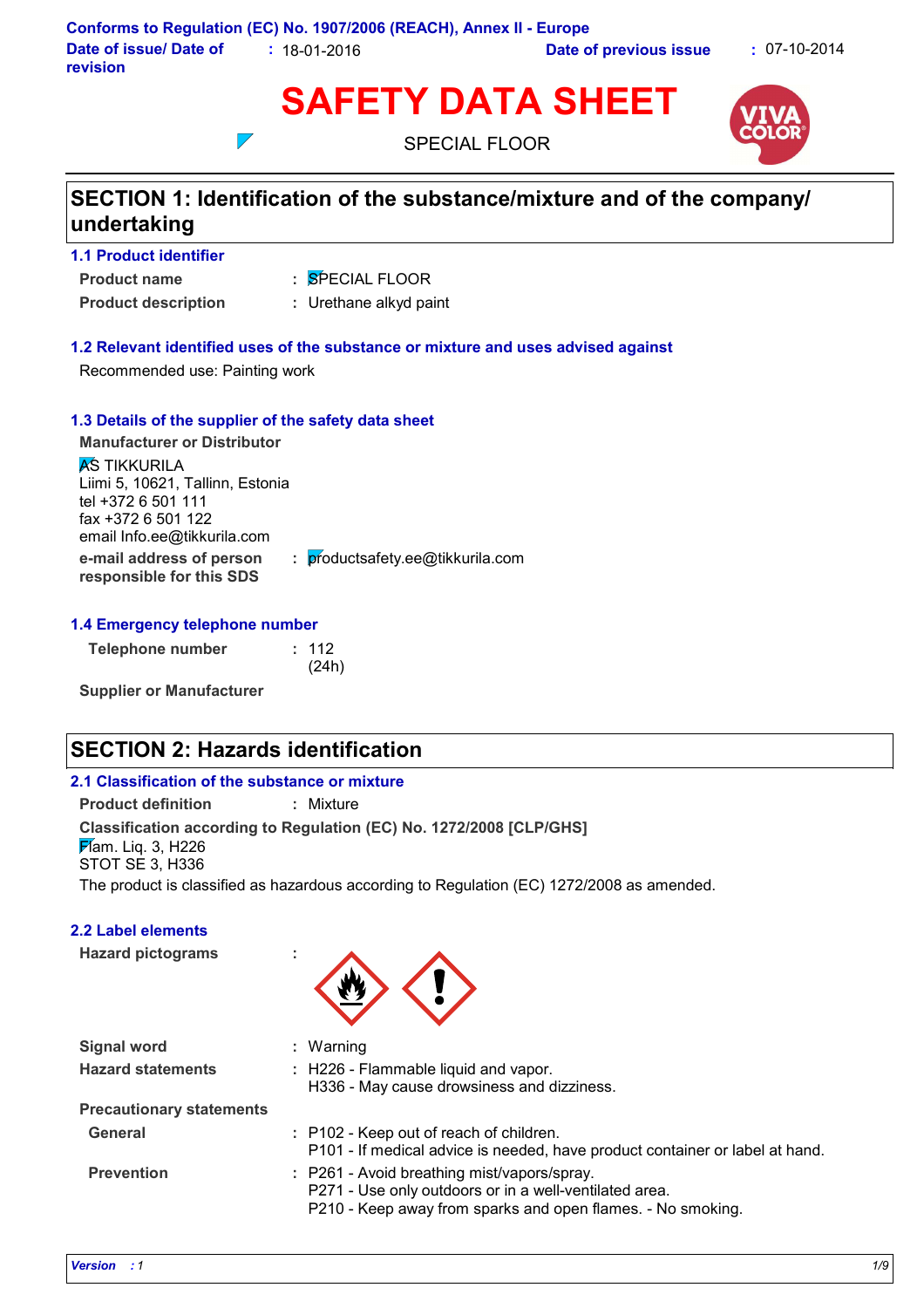| Date of issue/Date of revision        | 18.01.2016 Date of previous issue                                                                      | 07.10.2014. | <b>SPECIAL FLOOR</b> |
|---------------------------------------|--------------------------------------------------------------------------------------------------------|-------------|----------------------|
| <b>Response</b>                       | : Not applicable.                                                                                      |             |                      |
| <b>Storage</b>                        | : Not applicable.                                                                                      |             |                      |
| <b>Disposal</b>                       | : Not applicable.                                                                                      |             |                      |
| <b>Hazardous ingredients</b>          | : bydrocarbons, C9-C11, n-alkanes, isoalkanes, cyclics, <2% aromatics                                  |             |                      |
| <b>Supplemental label</b><br>elements | Contains ethyl methyl ketoxime and neodecanoic acid, cobalt salt. May produce an<br>allergic reaction. |             |                      |
|                                       |                                                                                                        |             |                      |

### **2.3 Other hazards**

**Other hazards which do :**

: None known.

# **not result in classification**

# **SECTION 3: Composition/information on ingredients**

|                                                                        |                                                                                   |                 | <b>Classification</b>                                                                                    |              |
|------------------------------------------------------------------------|-----------------------------------------------------------------------------------|-----------------|----------------------------------------------------------------------------------------------------------|--------------|
| <b>Product/ingredient</b><br>name                                      | <b>Identifiers</b>                                                                | $\frac{9}{6}$   | <b>Regulation (EC) No.</b><br>1272/2008 [CLP]                                                            | <b>Notes</b> |
| bydrocarbons, C9-C11, n-alkanes,<br>isoalkanes, cyclics, <2% aromatics | REACH #: 01-2119463258-33<br>EC: 919-857-5<br>$CAS: -$                            | $\geq$ 25 - <50 | Flam. Lig. 3, H226<br>STOT SE 3, H336<br>Asp. Tox. 1, H304<br>EUH066                                     | H.P          |
| 2-ethylhexanoic acid, zirconium salt                                   | REACH #: 01-2119979088-21<br>EC: 245-018-1<br>CAS: 22464-99-9                     | $≥0,3 - <1$     | Repr. 2, H361d (Unborn child)                                                                            |              |
| ethyl methyl ketoxime                                                  | REACH #: 01-2119539477-28<br>EC: 202-496-6<br>CAS: 96-29-7<br>Index: 616-014-00-0 | $≥0,1 - <0,3$   | Acute Tox. 4, H312<br>Eye Dam. 1, H318<br>Skin Sens. 1, H317<br>Carc. 2, H351                            |              |
| neodecanoic acid, cobalt salt                                          | REACH #: 01-2119457736-27<br>$EC: 248-373-0$<br>CAS: 27253-31-2                   | $≥0,1 - <0,3$   | Acute Tox. 4, H302<br><b>Skin Sens. 1, H317</b><br>Repr. 2, H361f (Fertility)<br>Aquatic Chronic 3, H412 |              |
|                                                                        |                                                                                   |                 | See Section 16 for the full<br>text of the H statements<br>declared above.                               |              |

There are no additional ingredients present which, within the current knowledge of the supplier, are classified and contribute to the classification of the substance and hence require reporting in this section.

There are no additional ingredients present which, within the current knowledge of the supplier and in the concentrations applicable, are classified as hazardous to health or the environment, are PBTs or vPvBs or have been assigned a workplace exposure limit and hence require reporting in this section.

Occupational exposure limits, if available, are listed in Section 8.

Notes, if applicable, refer to Notes given in Annex VI of 1272/2008/EC.

# **SECTION 4: First aid measures**

#### : If accidentally swallowed rinse the mouth with plenty of water (only if the person is conscious) and obtain immediate medical attention. Remove to fresh air and keep at rest in a position comfortable for breathing. Do NOT induce vomiting. **Skin contact** Check for and remove any contact lenses. Immediately flush eyes with plenty of **:** lukewarm water, keeping eyelids open. Continue to rinse for at least 15 minutes. Get medical attention if symptoms occur. Remove contaminated clothing and shoes. Wash skin thoroughly with soap and **:** water or use recognized skin cleanser. Do NOT use solvents or thinners. **4.1 Description of first aid measures** Remove to fresh air. Keep person warm and at rest. If not breathing, if breathing is **:** irregular or if respiratory arrest occurs, provide artificial respiration or oxygen by trained personnel. Get medical attention. **Ingestion Inhalation Eye contact General :** In all cases of doubt, or when symptoms persist, seek medical attention. Show this safety data sheet or label to the doctor if possible.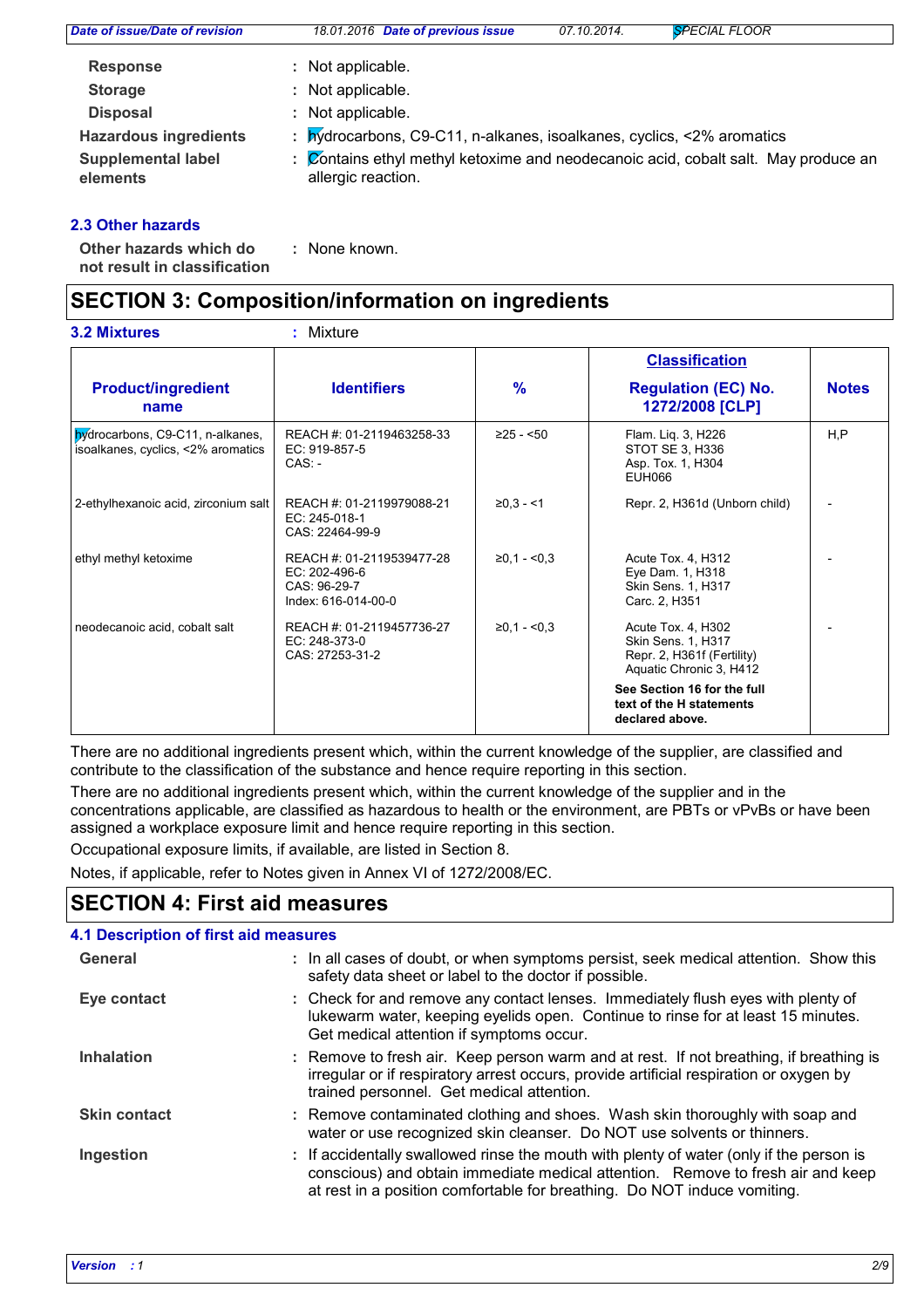### **4.2 Most important symptoms and effects, both acute and delayed**

May cause drowsiness and dizziness. See Section 11 for more detailed information on health effects and symptoms. Contains: neodecanoic acid, cobalt salt ethyl methyl ketoxime May produce an allergic reaction.

### **4.3 Indication of any immediate medical attention and special treatment needed**

None.

### **SECTION 5: Firefighting measures**

| 5.1 Extinguishing media           |                                                                                                                                            |
|-----------------------------------|--------------------------------------------------------------------------------------------------------------------------------------------|
| Suitable extinguishing<br>media   | Use an extinguishing agent suitable for the surrounding fire. Recommended:<br>Alcohol resistant foam, $CO2$ , powders or water spray/mist. |
| Unsuitable extinguishing<br>media | : Do not use a direct water jet that could spread the fire.                                                                                |

### **5.2 Special hazards arising from the substance or mixture**

| Hazards from the<br>substance or mixture           | : Flammable liquid and vapor. Fire will produce dense black smoke. Exposure to<br>decomposition products may cause a health hazard. The vapor/gas is heavier than<br>air and will spread along the ground. Vapors may accumulate in low or confined<br>areas or travel a considerable distance to a source of ignition and flash back.<br>Runoff to sewer may create fire or explosion hazard. |
|----------------------------------------------------|------------------------------------------------------------------------------------------------------------------------------------------------------------------------------------------------------------------------------------------------------------------------------------------------------------------------------------------------------------------------------------------------|
| <b>Hazardous thermal</b><br>decomposition products | : When exposed to high temperatures, may produce hazardous decomposition<br>products, such as carbon monoxide and dioxide, smoke, oxides of nitrogen etc.                                                                                                                                                                                                                                      |

### **5.3 Advice for firefighters**

| <b>Special protective actions</b><br>for fire-fighters   | Move containers from fire area if this can be done without risk. Use water spray to<br>keep fire-exposed containers cool. Do not release runoff from fire to drains or<br>watercourses. |
|----------------------------------------------------------|-----------------------------------------------------------------------------------------------------------------------------------------------------------------------------------------|
| <b>Special protective</b><br>equipment for fire-fighters | : Fire-fighters should wear appropriate protective equipment and self-contained<br>breathing apparatus (SCBA) with a full face-piece operated in positive pressure<br>mode.             |

# **SECTION 6: Accidental release measures**

| <b>6.1 Personal precautions,</b><br>protective equipment and<br>emergency procedures | : Shut off all ignition sources. No flares, smoking or flames in hazard area. Avoid<br>direct skin contact with product. Avoid breathing vapor or mist. Provide adequate<br>ventilation. See Section 8 for information on appropriate personal protective<br>equipment. |
|--------------------------------------------------------------------------------------|-------------------------------------------------------------------------------------------------------------------------------------------------------------------------------------------------------------------------------------------------------------------------|
| <b>6.2 Environmental</b><br>precautions                                              | : Do not allow to enter drains, water courses or soil.                                                                                                                                                                                                                  |
| 6.3 Methods and materials<br>for containment and<br>cleaning up                      | : Contain and collect spillage with non-combustible, absorbent material e.g. sand,<br>earth, vermiculite or diatomaceous earth and place in container for disposal<br>according to local regulations. Preferably clean with a detergent. Avoid using<br>solvents.       |
| 6.4 Reference to other<br><b>sections</b>                                            | : See Section 1 for emergency contact information.<br>See Section 13 for additional waste treatment information.                                                                                                                                                        |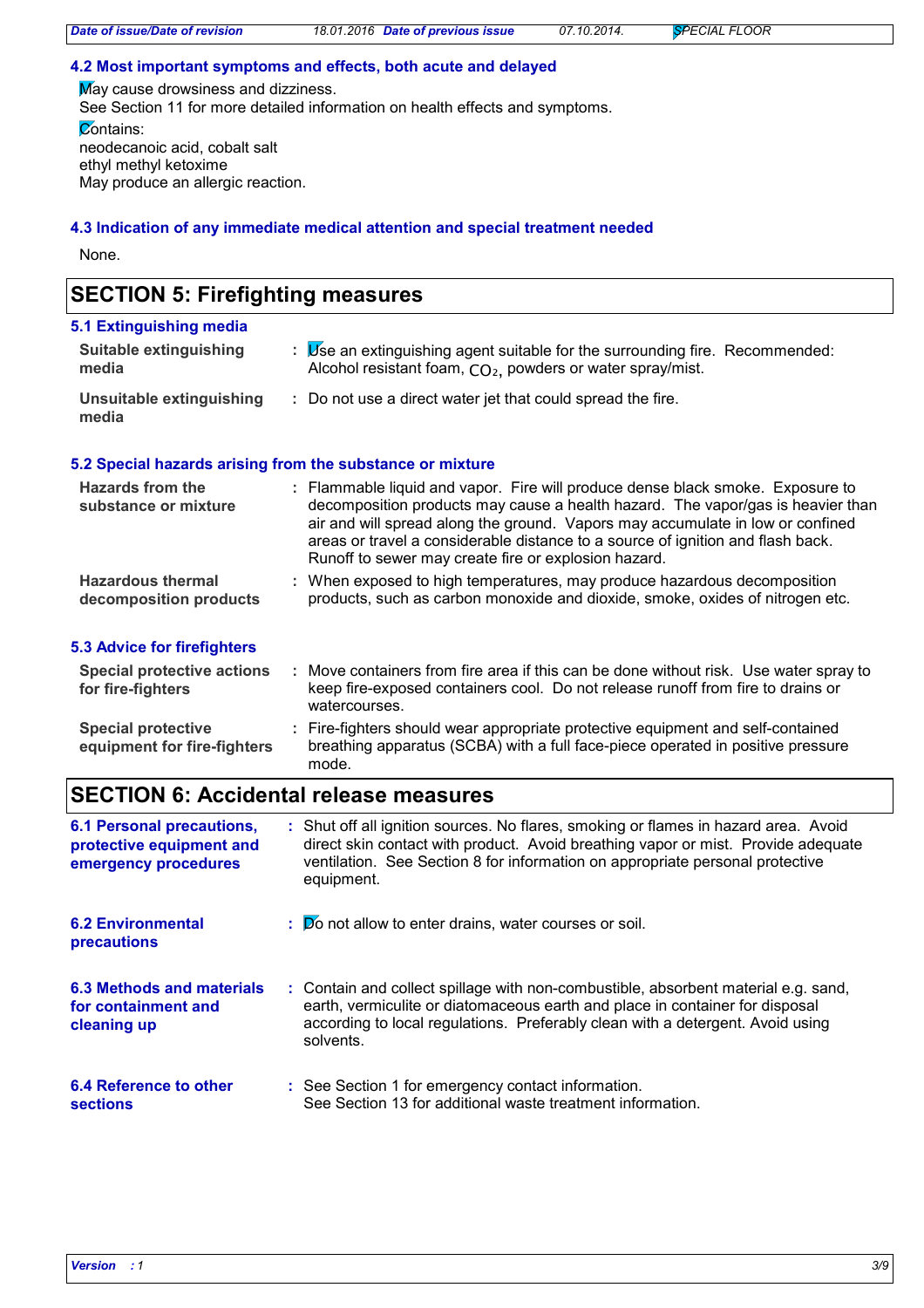### **SECTION 7: Handling and storage**

| <b>7.1 Precautions for safe</b><br>handling                                   | : Vapors are heavier than air and may spread along floors. Vapors may form explosive<br>mixtures with air. Prevent the creation of flammable or explosive concentrations of<br>vapors in air and avoid vapor concentrations higher than the occupational exposure<br>limits. Isolate from sources of heat, sparks and open flame. In addition, the product<br>should only be used in areas from which all naked lights and other sources of ignition<br>have been excluded. Electrical equipment should be protected to the appropriate<br>standard. Mixture may charge electrostatically: always use earthing leads when<br>transferring from one container to another. No sparking tools should be used.<br>Skin contact with the product and exposure to spray mist and vapor should be<br>avoided. Avoid inhalation of dust from sanding. Wear appropriate respirator when<br>ventilation is inadequate. See Section 8 for information on appropriate personal<br>protective equipment. Eating, drinking and smoking should be prohibited in areas<br>where this material is handled and stored. Wash hands before breaks and<br>immediately after handling the product. |
|-------------------------------------------------------------------------------|------------------------------------------------------------------------------------------------------------------------------------------------------------------------------------------------------------------------------------------------------------------------------------------------------------------------------------------------------------------------------------------------------------------------------------------------------------------------------------------------------------------------------------------------------------------------------------------------------------------------------------------------------------------------------------------------------------------------------------------------------------------------------------------------------------------------------------------------------------------------------------------------------------------------------------------------------------------------------------------------------------------------------------------------------------------------------------------------------------------------------------------------------------------------------|
|                                                                               | Risk of self-ignition! Materials such as cleaning rags and paper wipes, sanding dust<br>and overspray containing the product, may spontaneously self-ignite some hours later.<br>To avoid the risks of fires, all contaminated materials should be placed in a metal<br>container filled with water and sealed or dried preferably outdoors or incinerated<br>immediately. Contaminated materials should be removed from the workplace at the<br>end of each working day and be stored outside.                                                                                                                                                                                                                                                                                                                                                                                                                                                                                                                                                                                                                                                                              |
| <b>7.2 Conditions for safe</b><br>storage, including any<br>incompatibilities | : Store in original container protected from direct sunlight in a dry, cool and well-<br>ventilated area, away from incompatible materials (see Section 10) and food and<br>drink. No smoking. Store and use away from heat, sparks, open flame or any other<br>ignition source. Keep container tightly closed. Containers that have been opened<br>must be carefully resealed and kept upright to prevent leakage. Recommended<br>storage temperature is $+5^{\circ}$ C  +25°C. Store in accordance with local regulations.                                                                                                                                                                                                                                                                                                                                                                                                                                                                                                                                                                                                                                                 |
| <b>7.3 Specific and usals)</b>                                                | . None                                                                                                                                                                                                                                                                                                                                                                                                                                                                                                                                                                                                                                                                                                                                                                                                                                                                                                                                                                                                                                                                                                                                                                       |

**7.3 Specific end use(s)** None. **:**

### **SECTION 8: Exposure controls/personal protection**

#### **8.1 Control parameters**

**Occupational exposure limits**

No exposure limit value known.

**procedures**

Recommended monitoring : If this product contains ingredients with exposure limits, personal, workplace atmosphere or biological monitoring may be required to determine the effectiveness of the ventilation or other control measures and/or the necessity to use respiratory protective equipment.

#### **DNELs/DMELs**

No DNELs/DMELs available.

#### **PNECs**

No PNECs available.

#### **8.2 Exposure controls**

#### **Appropriate engineering controls**

Provide adequate ventilation. Where reasonably practicable, this should be achieved by the use of local exhaust ventilation and good general extraction. Use explosion-proof ventilation equipment. If these are not sufficient to maintain concentrations of particulates and solvent vapors below the OEL, suitable respiratory protection must be worn (see Personal protection). Comply with the health and safety at work laws.

#### **Individual protection measures**

**Eye/face protection :** Use safety eyewear designed to protect against splash of liquids (EN166).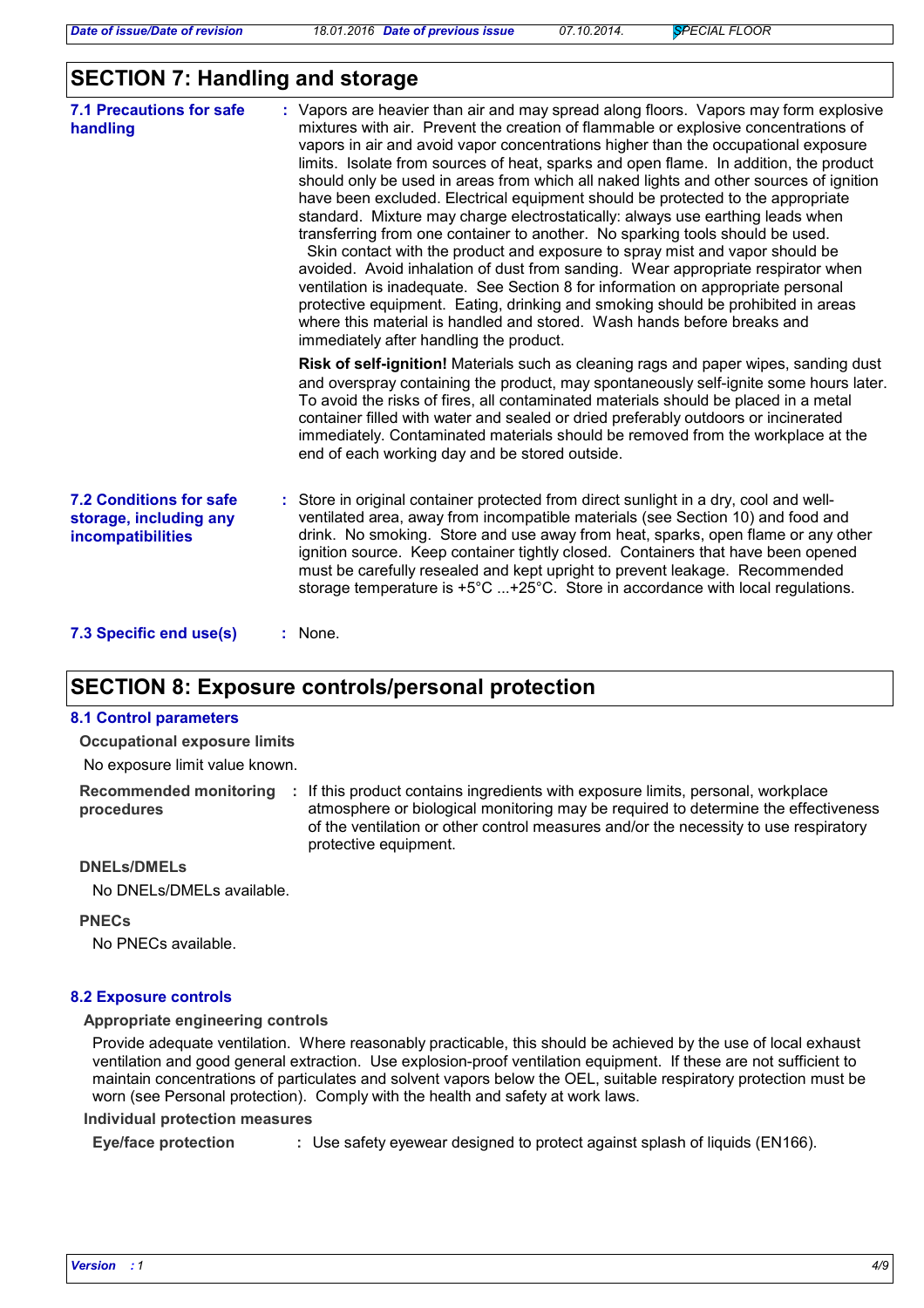| Date of issue/Date of revision | <b>SPECIAL FLOOR</b><br>18.01.2016 Date of previous issue<br>07.10.2014.                                                                                                                                                                                                                                                                                                                                                                                                                                                                                                                 |
|--------------------------------|------------------------------------------------------------------------------------------------------------------------------------------------------------------------------------------------------------------------------------------------------------------------------------------------------------------------------------------------------------------------------------------------------------------------------------------------------------------------------------------------------------------------------------------------------------------------------------------|
| <b>Hand protection</b>         | : Wear protective gloves. Gloves should be replaced regularly and if there is any<br>sign of damage to the glove material. The instructions and information provided by<br>the glove manufacturer on use, storage, maintenance and replacement must be<br>followed.<br>Recommended glove material (EN374):<br>> 8 hours (breakthrough time): nitrile rubber, laminated foil                                                                                                                                                                                                              |
| <b>Skin protection</b>         | : Mear suitable protective clothing. This product is classified as flammable. If<br>necessary, personnel should wear antistatic clothing made of natural fibers or of<br>high-temperature-resistant synthetic fibers.                                                                                                                                                                                                                                                                                                                                                                    |
| <b>Respiratory protection</b>  | : If ventilation is inadequate, use respirator that will protect against organic vapor and<br>dust/mist. During spray-application use respirators with combination filter A/P3<br>(EN405:2001). Wear a half mask or full face respirator with gas and vapor filter A<br>and dust filter P2 during sanding (EN140:1998, EN405:2001). During continuous<br>and long-term work the use of motor-driven or air-fed respirators is recommended<br>(EN12941:1998). Be sure to use an approved/certified respirator or equivalent.<br>Check that mask fits tightly and change filter regularly. |

# **SECTION 9: Physical and chemical properties**

# **9.1 Information on basic physical and chemical properties**

| <b>Appearance</b>                                          |                                                                                                                                                                              |
|------------------------------------------------------------|------------------------------------------------------------------------------------------------------------------------------------------------------------------------------|
| <b>Physical state</b>                                      | : Liquid.                                                                                                                                                                    |
| Color                                                      | : Various                                                                                                                                                                    |
| Odor                                                       | : Strong.                                                                                                                                                                    |
| <b>Odor threshold</b>                                      | Not relevant for the hazard assessment of the product.                                                                                                                       |
| pH                                                         | Mot relevant for the hazard assessment of the product.                                                                                                                       |
| <b>Melting point/freezing point</b>                        | 250 °C (hydrocarbons, C9-C11, n-alkanes, isoalkanes, cyclics, <2% aromatics)                                                                                                 |
| Initial boiling point and<br>boiling range                 | : 150 to 200°C (hydrocarbons, C9-C11, n-alkanes, isoalkanes, cyclics, <2%<br>aromatics)                                                                                      |
| <b>Flash point</b>                                         | : 36 °C (hydrocarbons, C9-C11, n-alkanes, isoalkanes, cyclics, <2% aromatics)                                                                                                |
| <b>Evaporation rate</b>                                    | $\alpha$ ,11 (hydrocarbons, C9-C11, n-alkanes, isoalkanes, cyclics, <2% aromatics)<br>Evaporation rate (butyl acetate = $1$ )                                                |
| <b>Flammability (solid, gas)</b>                           | : Mot applicable. Product is a liquid.                                                                                                                                       |
| <b>Upper/lower flammability or</b><br>explosive limits     | : Lower: 0,6% (hydrocarbons, C9-C11, n-alkanes, isoalkanes, cyclics, <2%<br>aromatics)<br>Upper: 7% (hydrocarbons, C9-C11, n-alkanes, isoalkanes, cyclics, <2%<br>aromatics) |
| Vapor pressure                                             | : 0,3 kPa [room temperature] (hydrocarbons, C9-C11, n-alkanes, isoalkanes,<br>cyclics, <2% aromatics)                                                                        |
| Vapor density                                              | $\geqslant$ 3 (hydrocarbons, C9-C11, n-alkanes, isoalkanes, cyclics, <2% aromatics)                                                                                          |
| <b>Density</b>                                             | : 1 to 1,1 $q/cm^3$                                                                                                                                                          |
| Solubility(ies)                                            | insoluble in water.                                                                                                                                                          |
| Partition coefficient: n-octanol/: Not available.<br>water |                                                                                                                                                                              |
| <b>Auto-ignition temperature</b>                           | 250 °C (hydrocarbons, C9-C11, n-alkanes, isoalkanes, cyclics, <2% aromatics)                                                                                                 |
| <b>Decomposition temperature</b>                           | Not relevant for the hazard assessment of the product.                                                                                                                       |
| <b>Viscosity</b>                                           | : Kinematic (40 $^{\circ}$ C): >20,5 mm <sup>2</sup> /s<br>>30 s [ISO 3mm cup]<br>>60 s [ISO 6mm cup]                                                                        |
| <b>Explosive properties</b>                                | No explosive ingredients present.                                                                                                                                            |
| <b>Oxidizing properties</b>                                | No oxidizing ingredients present.                                                                                                                                            |

### **9.2 Other information**

No additional information.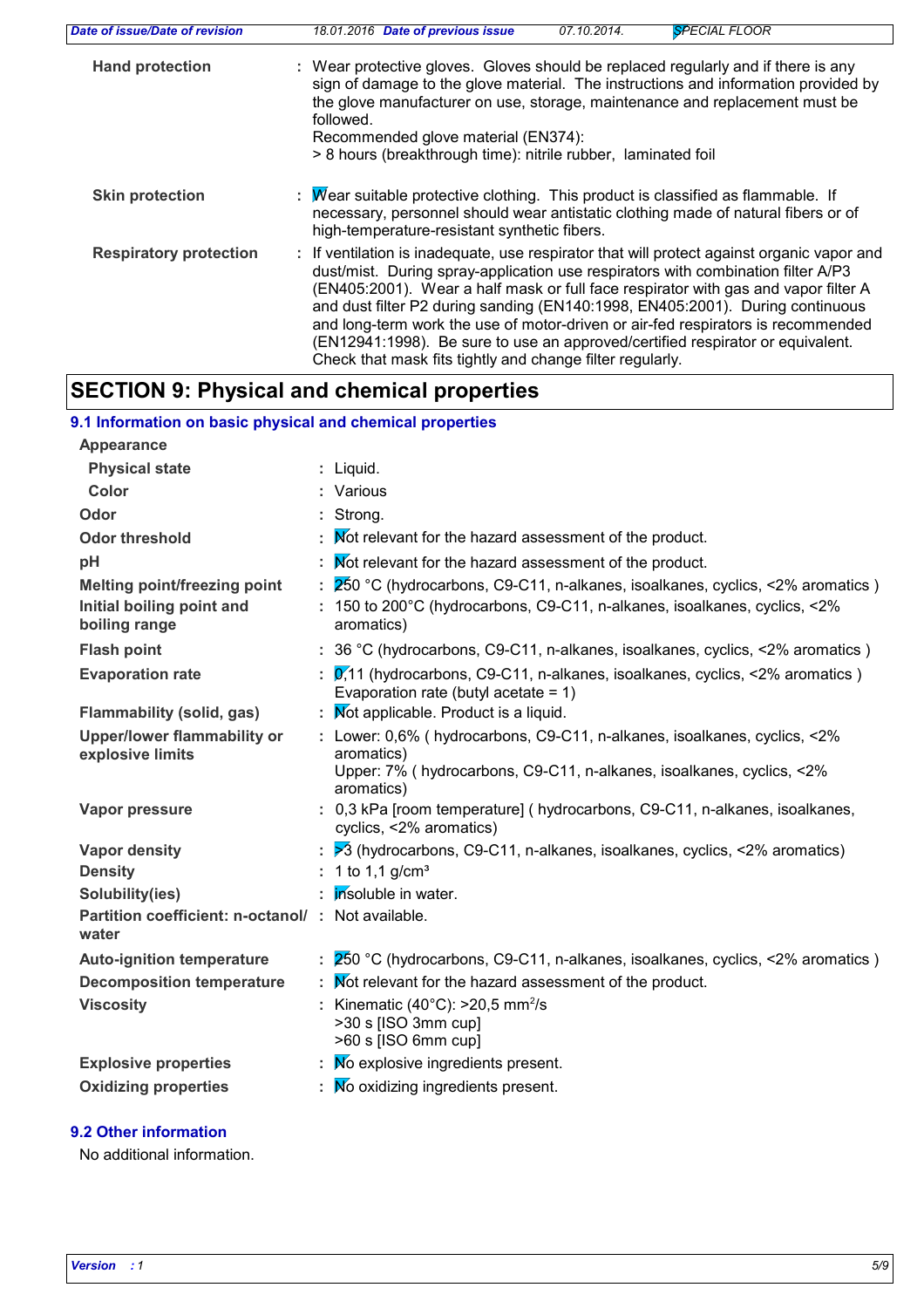# **SECTION 10: Stability and reactivity**

| <b>10.1 Reactivity</b>                            | $\therefore$ See Section 10.5.                                                                                                                                |
|---------------------------------------------------|---------------------------------------------------------------------------------------------------------------------------------------------------------------|
| <b>10.2 Chemical stability</b>                    | : Stable under recommended storage and handling conditions (see Section 7).                                                                                   |
| <b>10.3 Possibility of</b><br>hazardous reactions | : May present an explosion hazard when material is suspended in air in confined<br>areas or equipment and subjected to spark, heat or flame.                  |
| <b>10.4 Conditions to avoid</b>                   | : Avoid extreme heat and freezing. Avoid all possible sources of ignition (spark or<br>flame).                                                                |
| 10.5 Incompatible materials                       | : Keep away from the following materials to prevent strong exothermic reactions:<br>oxidizing agents<br>strong acids<br>strong alkalis                        |
| <b>10.6 Hazardous</b><br>decomposition products   | : When exposed to high temperatures, hazardous decomposition products may be<br>produced, such as carbon monoxide and dioxide, smoke, oxides of nitrogen etc. |

# **SECTION 11: Toxicological information**

### **11.1 Information on toxicological effects**

There is no testdata available on the product itself.

The product is classified as hazardous according to Regulation (EC) 1272/2008 as amended.

Exposure to component solvent vapor concentrations in excess of the stated occupational exposure limit may result in adverse health effects such as mucous membrane and respiratory system irritation and adverse effects on the kidneys, liver and central nervous system. Symptoms and signs include headache, dizziness, fatigue, muscular weakness, drowsiness and, in extreme cases, loss of consciousness. Repeated or prolonged contact with the mixture may cause removal of natural fat from the skin, resulting in non-allergic contact dermatitis and absorption through the skin. If splashed in the eyes, the liquid may cause irritation and reversible damage. Ingestion may cause nausea, diarrhea and vomiting.

**Acute toxicity**

Not classified.

**Irritation/Corrosion**

Not classified.

**Sensitization**

Contains small amounts of sensitizing substances:

neodecanoic acid, cobalt salt

ethyl methyl ketoxime

**Mutagenicity**

Not classified.

**Carcinogenicity**

Not classified.

**Reproductive toxicity**

Not classified.

**Teratogenicity**

Not classified.

**Specific target organ toxicity (single exposure)**

May cause drowsiness and dizziness.

**Specific target organ toxicity (repeated exposure)** Not classified.

**Aspiration hazard** Not classified.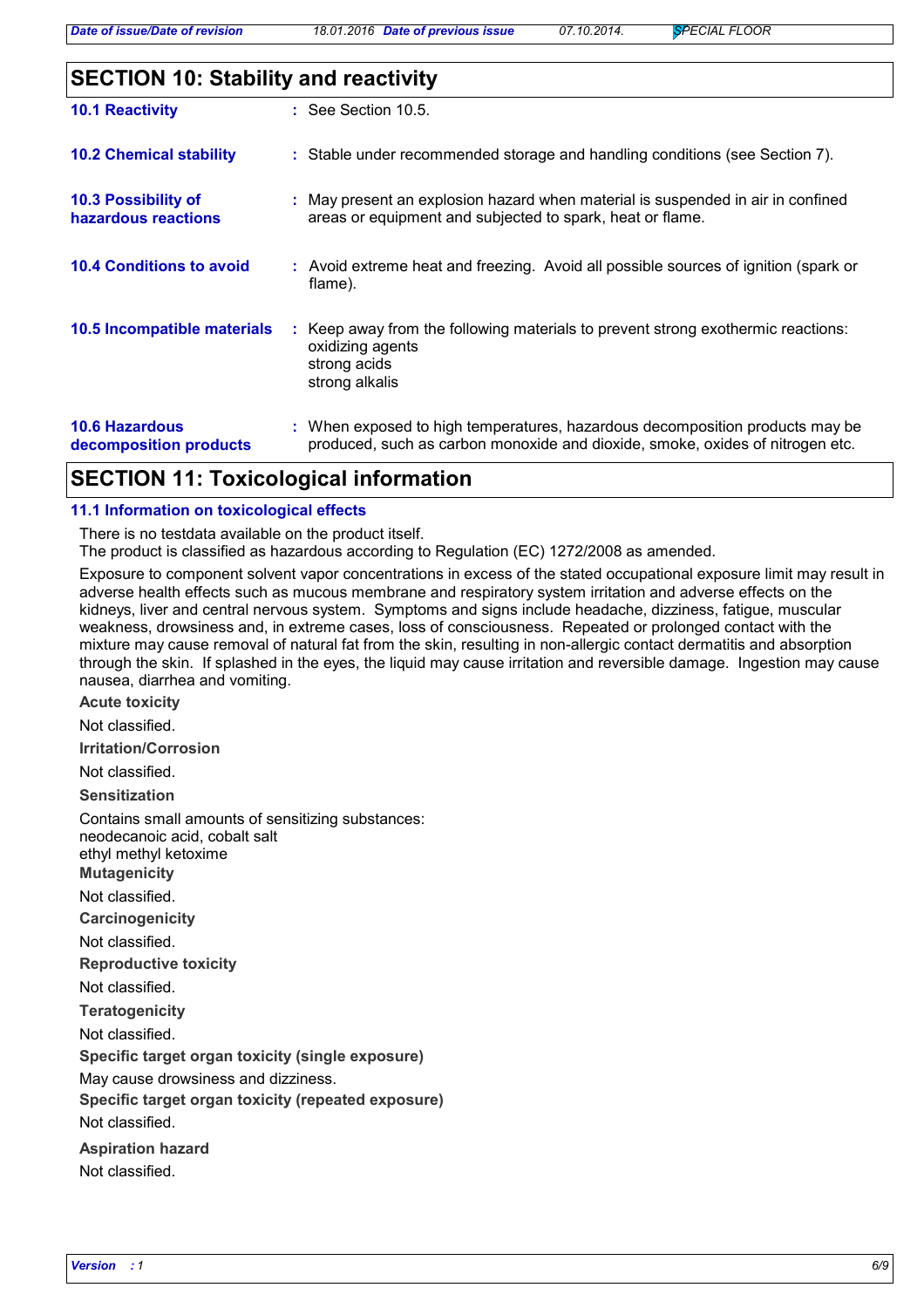# **SECTION 12: Ecological information**

Ecological testing has not been conducted on this product. Do not allow to enter drains, water courses or soil.

The product is not classified as environmentally hazardous according to Regulation (EC) 1272/2008.

| <b>12.1 Toxicity</b> | : No specific data. |
|----------------------|---------------------|
|----------------------|---------------------|

Not available.

#### **12.2 Persistence and :** No specific data.

#### **degradability**

#### **12.3 Bioaccumulative potential**

| <b>Product/ingredient name</b>    | $\blacksquare$ Log $\mathsf{P}_\mathsf{ow}$ | <b>Bioconcentration factor</b><br><b>IBCF1</b> | <b>Potential</b> |
|-----------------------------------|---------------------------------------------|------------------------------------------------|------------------|
| péodecanoic acid, cobalt salt   - |                                             | 15600                                          | high             |

### **12.4 Mobility in soil**

| Soil/water partition     | : Not available. |
|--------------------------|------------------|
| <b>coefficient (Koc)</b> |                  |
| <b>Mobility</b>          | : Not available. |

### **12.5 Results of PBT and vPvB assessment**

| <b>PBT</b>  | : Not applicable. |
|-------------|-------------------|
| <b>vPvB</b> | : Not applicable. |

#### **12.6 Other adverse effects :**

### **SECTION 13: Disposal considerations**

#### **13.1 Waste treatment methods**

#### **Product**

**Methods of disposal :** Remove as much product as possible from the tools before cleaning. Liquid residue and cleaning liquids are hazardous waste and must not be emptied into drains or sewage system, but handled in accordance with national regulations. Product residues should be left at special companies which have permission for gathering this kind of wastes.

**European waste catalogue (EWC)**

| Waste code                                                                                                          | <b>Waste designation</b>                                                          |  |
|---------------------------------------------------------------------------------------------------------------------|-----------------------------------------------------------------------------------|--|
| $1080111*$                                                                                                          | waste paint and varnish containing organic solvents or other dangerous substances |  |
| If this product is mixed with other wastes, the original waste product code may no longer apply and the appropriate |                                                                                   |  |

It is mixed with other wastes, the original waste product code may no longer apply and the appropriate code should be assigned. For further information, contact your local waste authority.

### **Packaging**

| <b>Methods of disposal</b> | : Empty packaging should be recycled or disposed of in accordance with national<br>regulations. |
|----------------------------|-------------------------------------------------------------------------------------------------|
| Omaalal musaaniisma.       | <b>Nama</b>                                                                                     |

**Special precautions :** : None.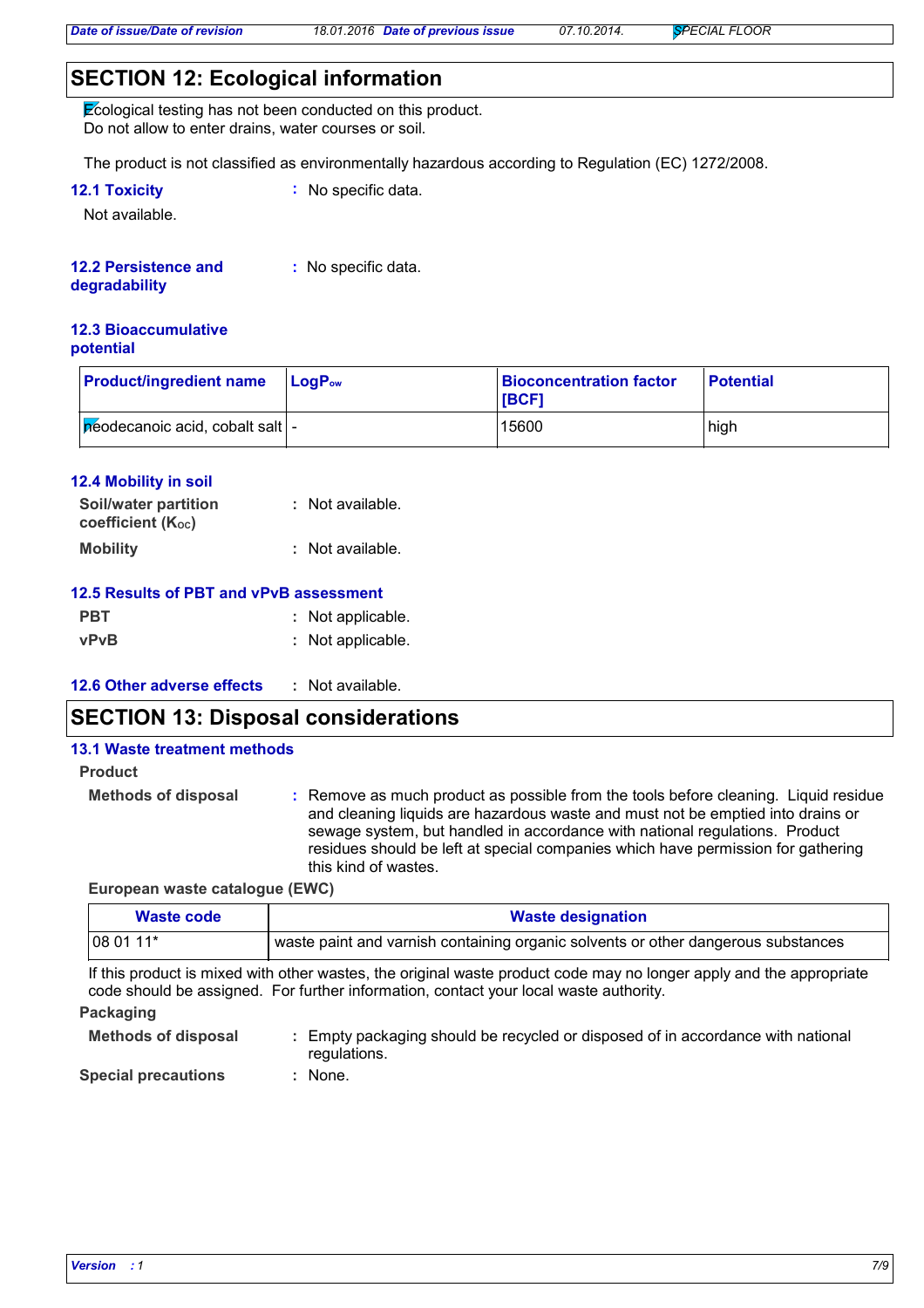# **SECTION 14: Transport information**

|                                           | <b>ADR/RID</b>                                                                                                                                                                                                                                                                            | <b>IMDG</b>                                                                                                                                                                                                                                                       |
|-------------------------------------------|-------------------------------------------------------------------------------------------------------------------------------------------------------------------------------------------------------------------------------------------------------------------------------------------|-------------------------------------------------------------------------------------------------------------------------------------------------------------------------------------------------------------------------------------------------------------------|
| 14.1 UN number                            | <b>UN1263</b>                                                                                                                                                                                                                                                                             | <b>UN1263</b>                                                                                                                                                                                                                                                     |
| 14.2 UN proper<br>shipping name           | <b>PAINT</b>                                                                                                                                                                                                                                                                              | <b>PAINT</b>                                                                                                                                                                                                                                                      |
| <b>14.3 Transport</b><br>hazard class(es) | 3                                                                                                                                                                                                                                                                                         | 3                                                                                                                                                                                                                                                                 |
| <b>14.4 Packing</b><br>group              | Ш                                                                                                                                                                                                                                                                                         | Ш                                                                                                                                                                                                                                                                 |
| 14.5<br><b>Environmental</b><br>hazards   | No.                                                                                                                                                                                                                                                                                       | N <sub>0</sub>                                                                                                                                                                                                                                                    |
| <b>Additional</b><br>information          | <b>Special provisions</b><br>640 (E)<br><b>Viscous substance</b><br>exemption<br>This class 3 material<br>can be considered<br>non hazardous in<br>packagings up to 450<br>L<br><b>Exempted according</b><br>to 2.2.3.1.5 (Viscous<br>substance exemption)<br><b>Tunnel code</b><br>(D/E) | <u>Emergency</u><br>schedules (EmS)<br>$F-E.S-E$<br><b>Viscous substance</b><br>exemption<br>This class 3 material<br>can be considered<br>non hazardous in<br>packagings up to 30 L.<br><b>Exempted according</b><br>to 2.3.2.5 (Viscous<br>substance exemption) |

|      | 14.6 Special precautions for : Transport within user's premises: always transport in closed containers that are              |
|------|------------------------------------------------------------------------------------------------------------------------------|
| user | upright and secure. Ensure that persons transporting the product know what to do in<br>the event of an accident or spillage. |

#### **14.7 Transport in bulk according to Annex II of MARPOL 73/78 and the IBC Code :** Not available.

### **SECTION 15: Regulatory information**

### **15.1 Safety, health and environmental regulations/legislation specific for the substance or mixture**

**EU Regulation (EC) No. 1907/2006 (REACH)**

```
Other EU regulations
```

| <b>Europe inventory</b> | Not determined. |  |
|-------------------------|-----------------|--|
|                         |                 |  |

| <b>Product/ingredient name</b>                            | <b>Carcinogenic</b><br><b>effects</b> | <b>Mutagenic effects</b> | <b>Developmental</b><br>effects  | <b>Fertility effects</b>      |
|-----------------------------------------------------------|---------------------------------------|--------------------------|----------------------------------|-------------------------------|
| $\sqrt{2}$ -ethylhexanoic acid,<br>zirconium salt         |                                       |                          | Repr. 2, H361d<br>(Unborn child) |                               |
| ethyl methyl ketoxime<br>neodecanoic acid, cobalt<br>salt | Carc. 2, H351                         |                          |                                  | Repr. 2, H361f<br>(Fertility) |

**VOC Directive :** This product is in scope of Directive 2004/42/CE.